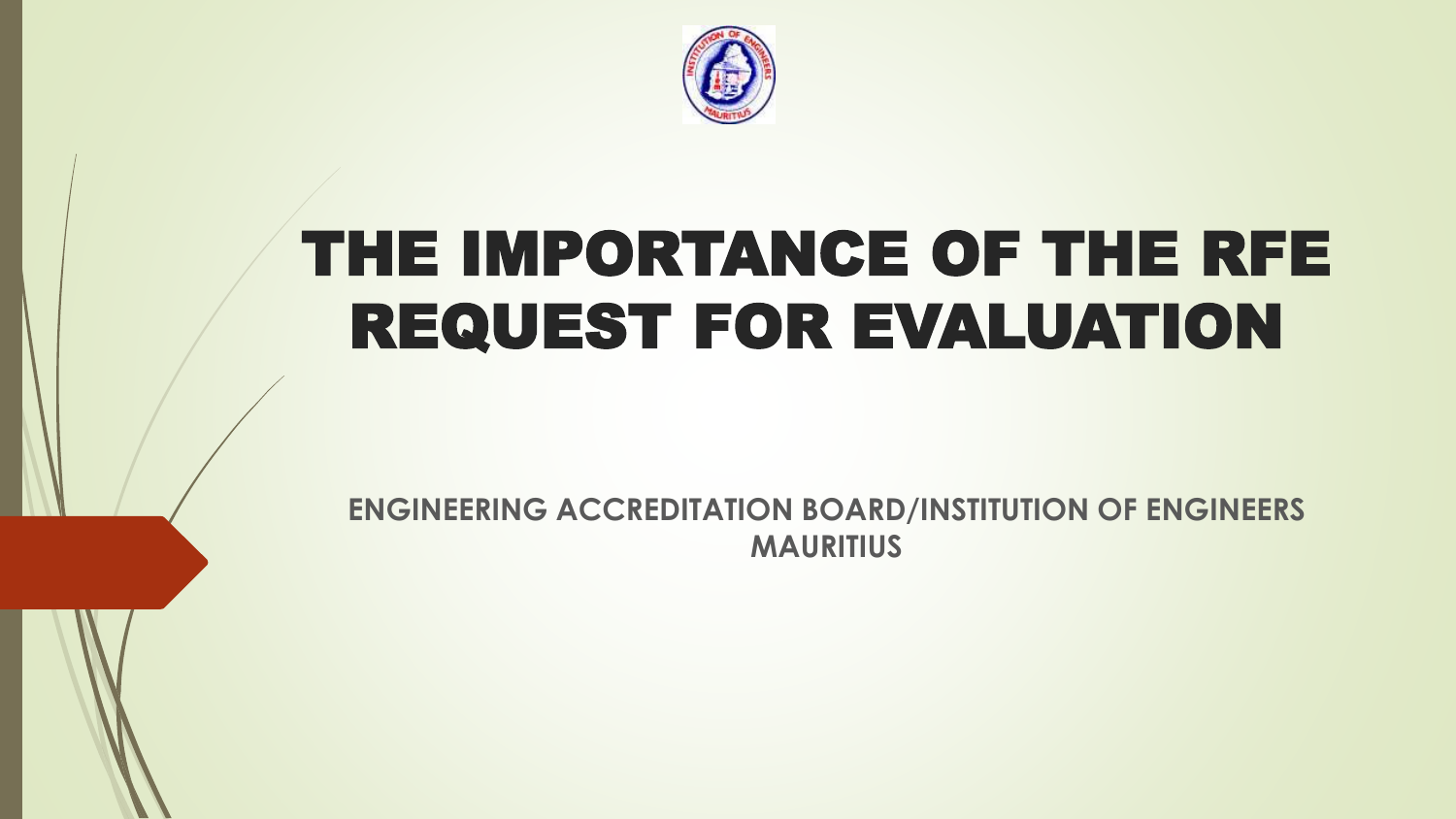## REQUEST FOR EVALUATION - RFE

#### **MAIN IMPORTANCE**

 Ensures that the requirements for accreditation are being appreciated and being addressed by the HEI

#### **ASSESSMENT CRITERIA**

- CRITERION-1: Programme Educational Objectives, Credits, Knowledge Profile, and Coherent Design.
- CRITERION-2: Assessment of Graduate Attributes.
- CRITERION-3: Quality of Teaching and Learning.
- CRITERION-4: Resourcing and Sustainability.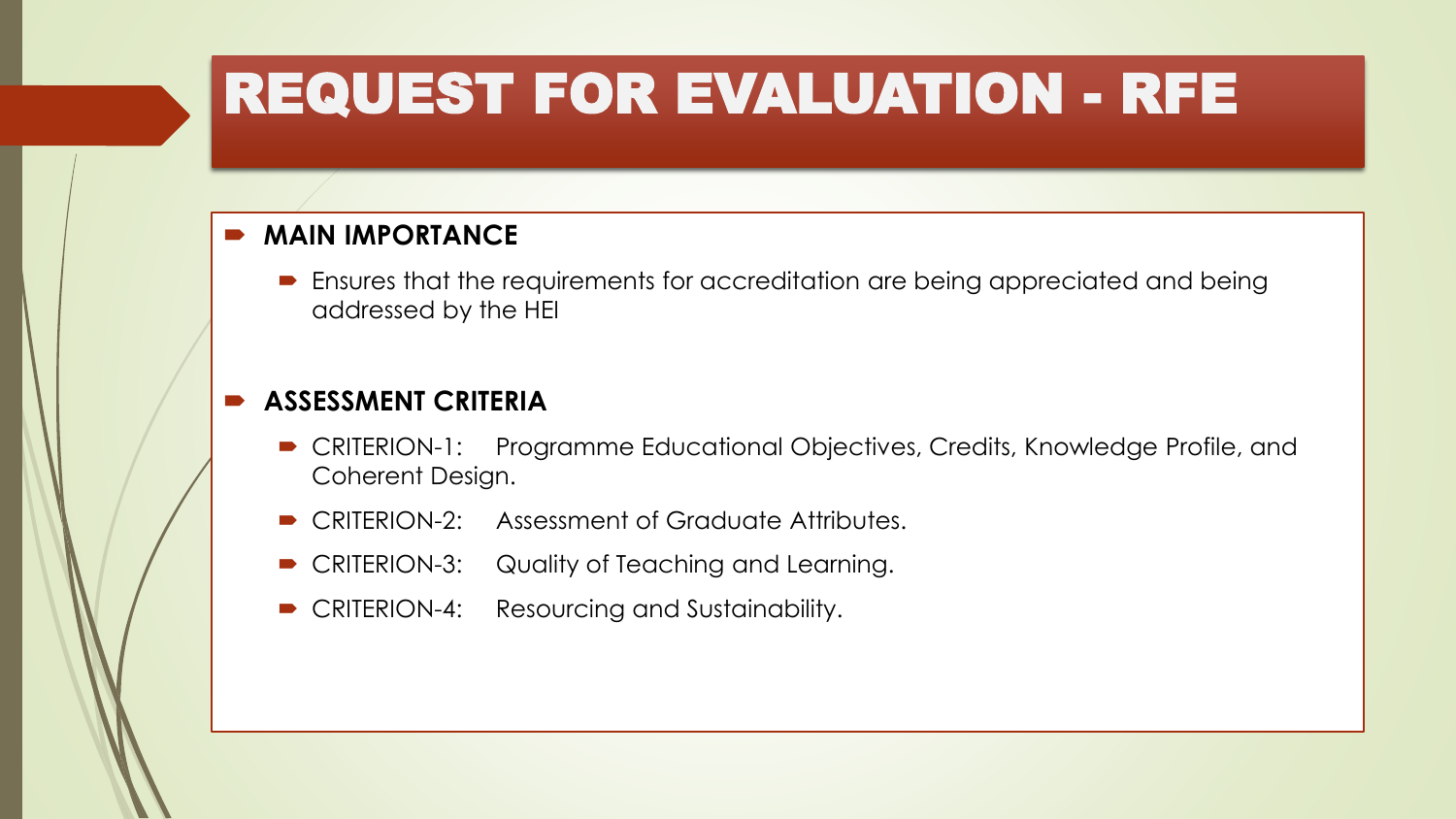**Programme Educational Objectives**, Credits, Knowledge Profile,

and Coherent Design.

### **Programme Educational Objectives**

- Reflects that the programme addresses the requirements of the profession
	- *The purpose of this programme is to produce graduates with the required skills, knowledge and attributes to fulfil the role of Civil Engineer with key skills of project management and the important attributes and behaviours to make them responsible and reflective problem-solvers, critical-thinkers and managers.*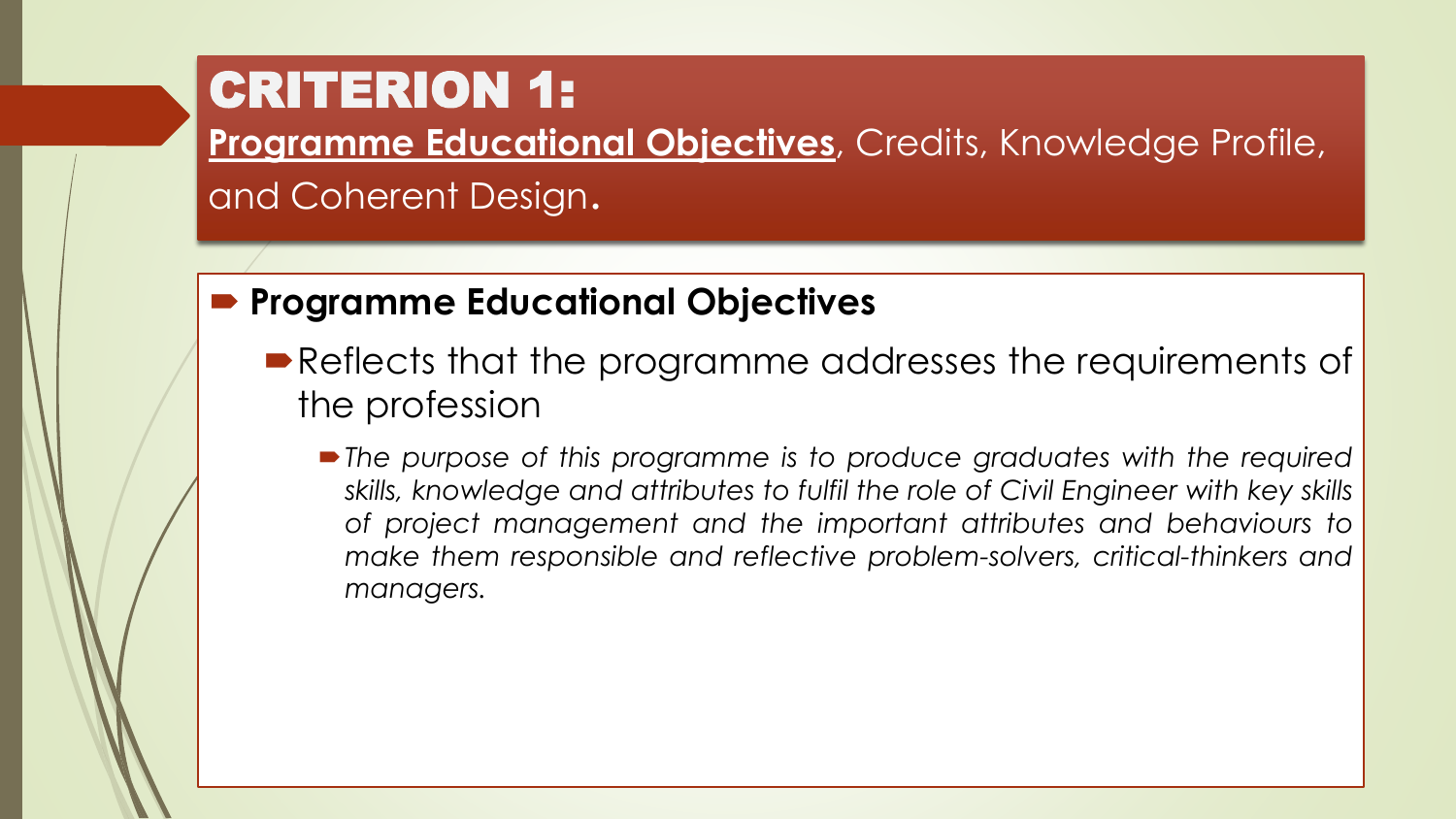Programme Educational Objectives, **Credits,** Knowledge Profile, and Coherent Design.

#### **Credits**

- *Notional hours (total contact hours that the students put in the module) = Direct Contact Hours + Non-contact hours*
- *Level 1 module:*
	- *Lecture hours – 20*
	- *Additional hours to understand the lecture notes – 20 (Multiplying factor (MF) =1)*
- *Multiplying factor reflects either the amount of time the student will have to dedicate to the module:*
	- *Autocad – For 1 lecture hour, student may spend 2 hours, MF = 2*
- *OR, the complexity of a module*
	- $\blacktriangleright$  A level 3 module for 1 lecture hour, student may spend 2 hours to understand the lecture notes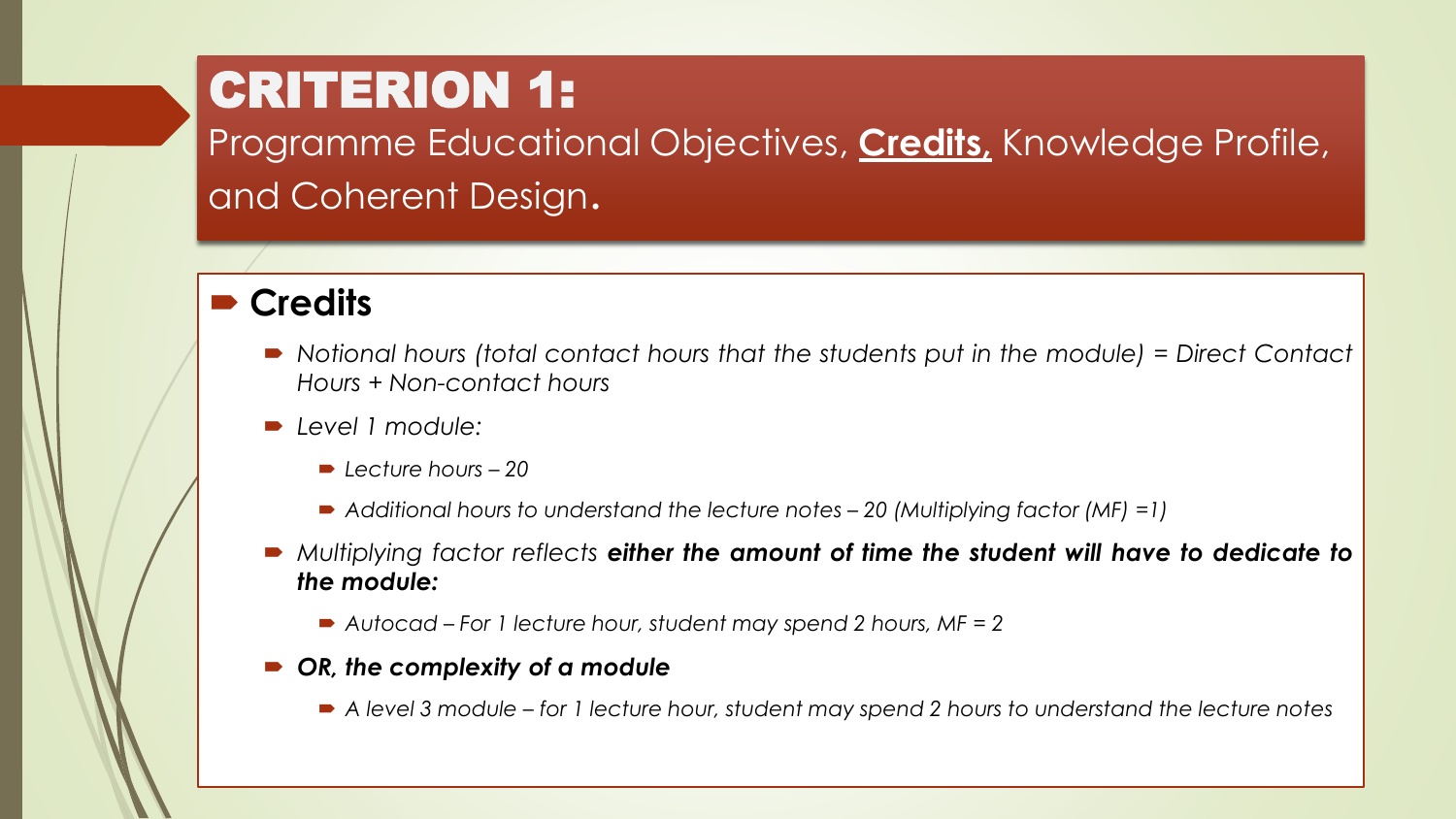Programme Educational Objectives, Credits, **Knowledge Profile,**  and Coherent Design.

#### **Knowledge Profile**

- *Basic Sciences – form the basis of engineering science modules*
	- Can be considered as foundation modules, so to be covered in level 1 and at most semester 1 level 2
	- Mathematical modules also form the basis of engineering modules, to be addressed in levels, 1, 2 and *at time semester 1, level 3*

#### *Engineering Design*

- Starts normally in Semester 2 level 2, after the student has got a good understanding of some of the core *engineering modules.*
- As programme moves into semester 2 level 4, more emphasis are given to Engineering Design this being *an Engineering programme,*

#### *Complementary studies*

*Strong emphasis to be given to non-engineering modules and to be addressed in separate modules*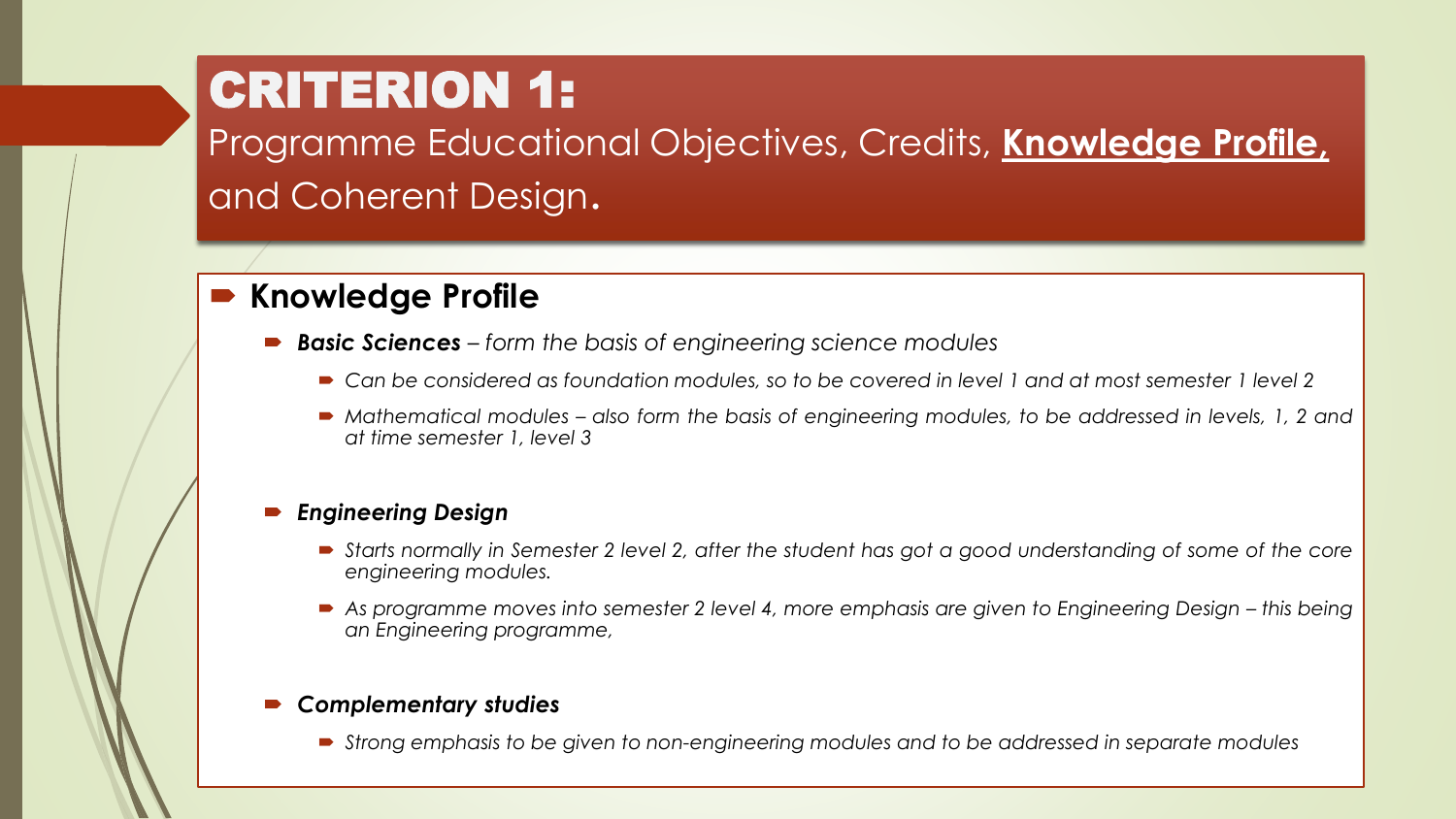Programme Educational Objectives, Credits, Knowledge Profile, and **Coherent Design.**

### **Coherent Design**

- *From level 1 to level 4:*
	- *The programme structure should reflect how:*
		- *the skills of the students are being developed, so that finally in level 4, they are ready to be assessed for the Graduate Attributes (GAs).*
		- *the complexity of the different specialisations are being built up.*
		- *the skills are being developed; from exposure, to developmental and finally to GAs*
		- *Skills developed in two or more modules eventually contribute to a GA (Autocad; Introduction to Structures; Structural Design modules; Design Project)*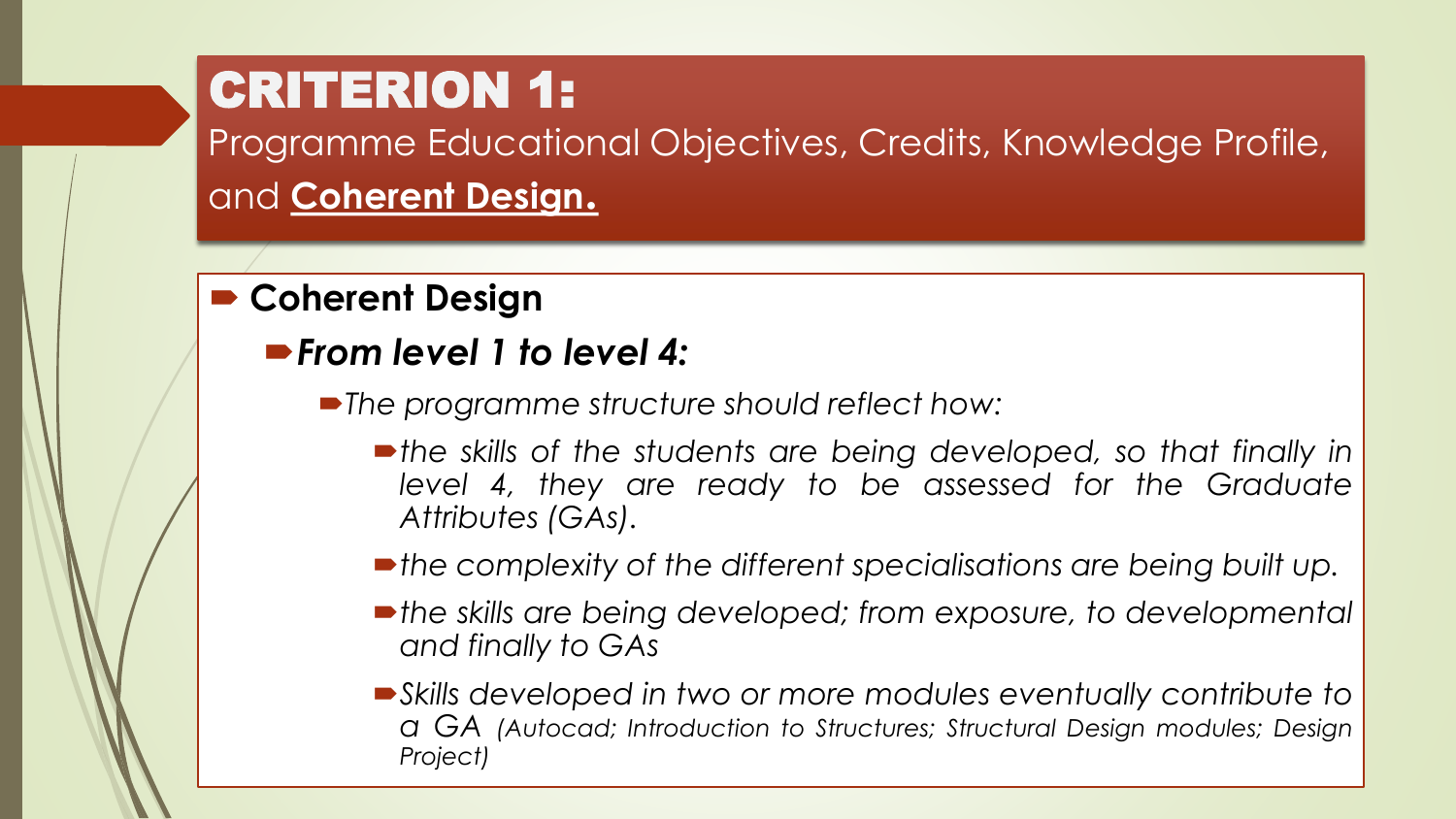### **CRITERION-2:**  Assessment of Graduate Attributes

#### **Assessment:**

- Normally assessed in final year, with one or two assessed *in Semester 2 level 3, but not earlier*
- *The assessment process should be well documented with evidences*

#### **Moderation**

*The moderation of the assessment to be well documented – IM, EM*

#### **GA assessment in one or two modules**

- *Assessment of GAs to consider the range statements of a particular GA. Part can be assessed in one module and part in another.*
- *Same GA cannot be fully assessed in two modules*
- *One module should not be assessed for more than 3 GAs*
- *One module one GA where possible*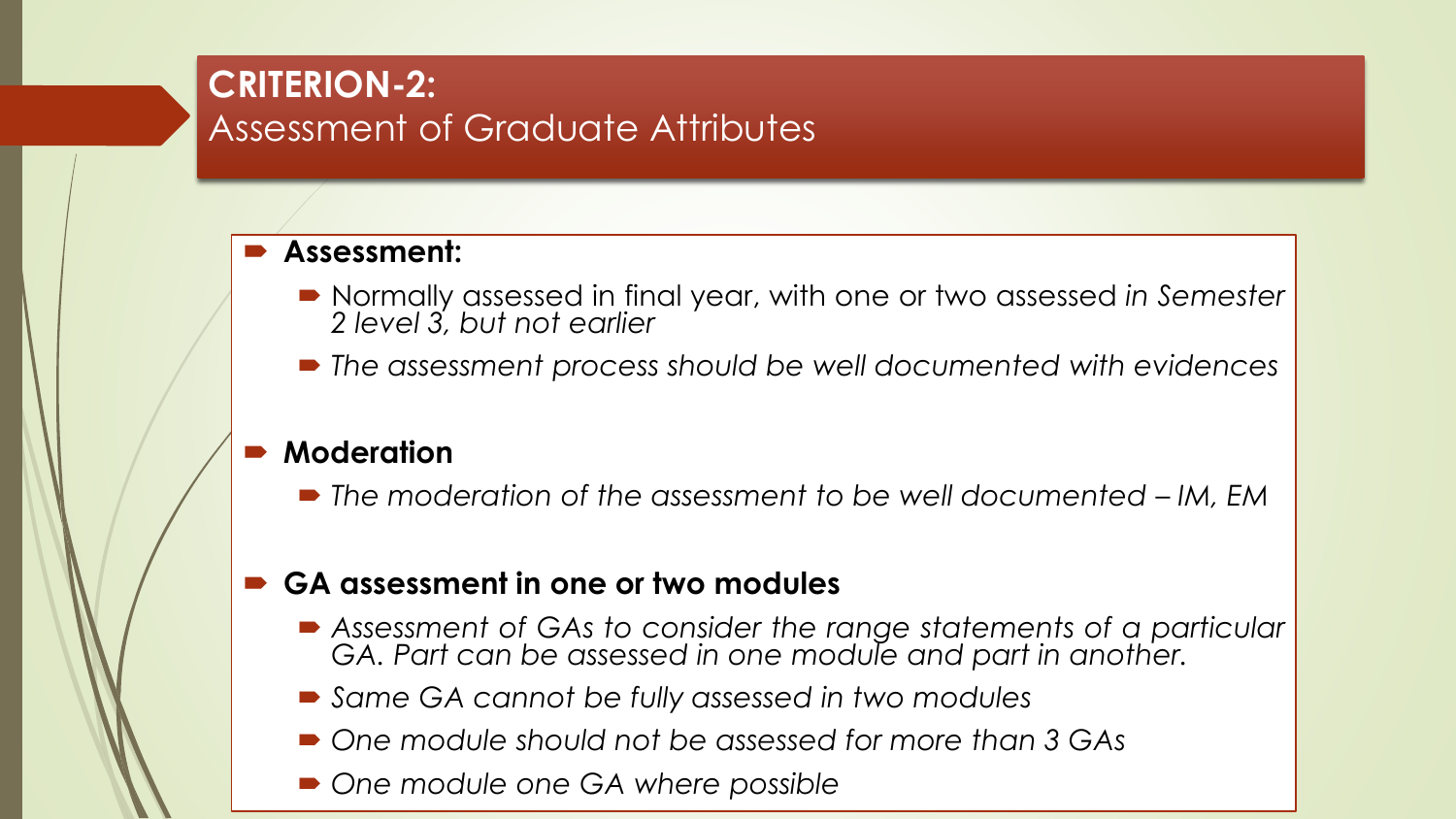### **CRITERION-2:**  Assessment of Graduate Attributes

| GA                      |      |                                                                           | MODULE 1   MODULE 2   MODULE 3   MODULE 4   MODULE 5   MODULE 6 |  |
|-------------------------|------|---------------------------------------------------------------------------|-----------------------------------------------------------------|--|
|                         | GA1) | $\checkmark$ (Part 1 $\checkmark$ (Part 2 of<br>of RS for $ $ RS for GA1) |                                                                 |  |
| $\overline{2}$          |      |                                                                           |                                                                 |  |
| $\boldsymbol{3}$        |      |                                                                           |                                                                 |  |
| $\overline{\mathbf{4}}$ |      |                                                                           |                                                                 |  |
| 5                       |      |                                                                           |                                                                 |  |
| $\boldsymbol{6}$        |      |                                                                           |                                                                 |  |
|                         |      |                                                                           |                                                                 |  |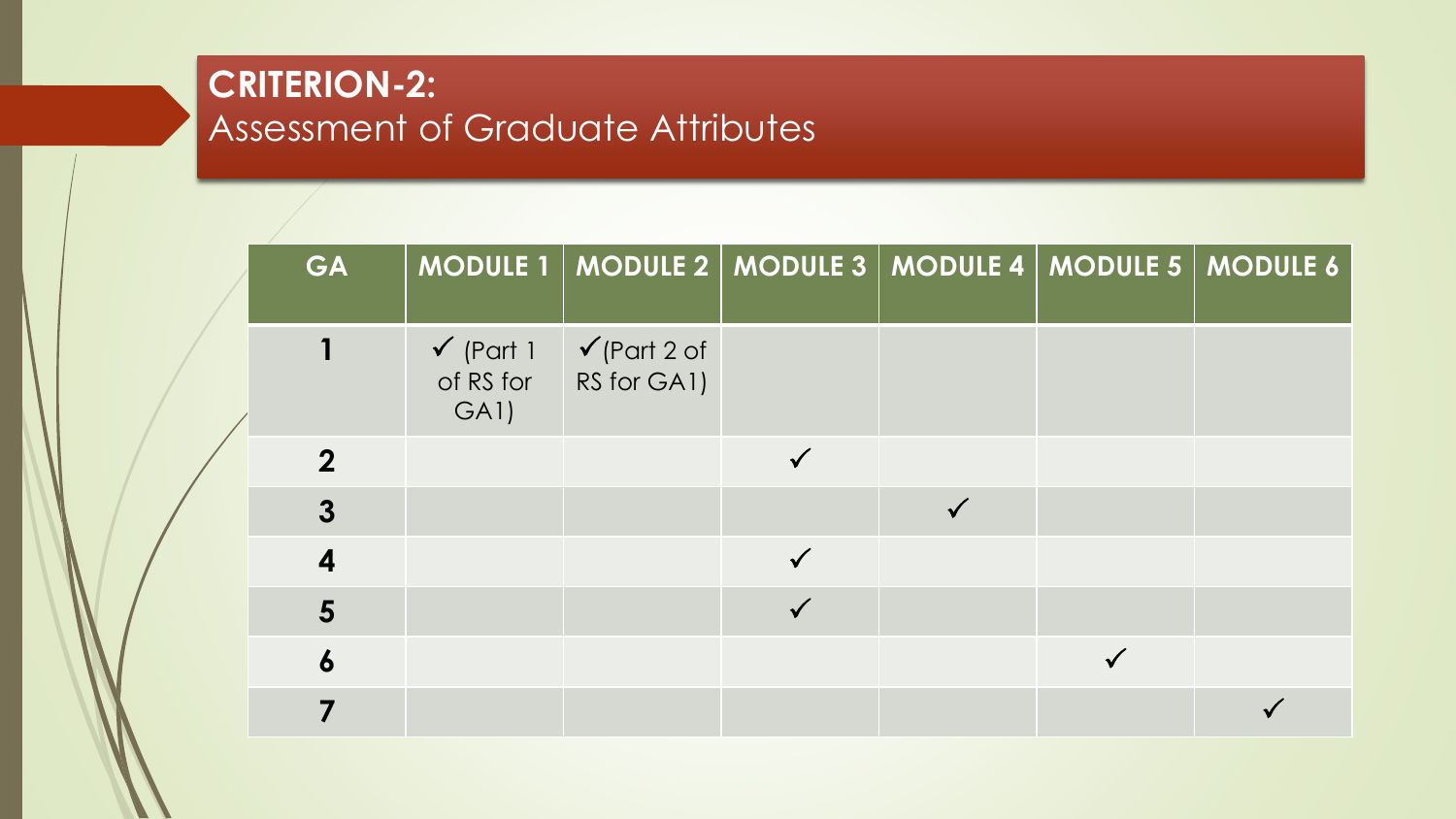### **CRITERION-3:**  Quality of Teaching and Learning

- Documentation on Quality Assurance process prevailing at institutional level
	- *Programme development including relevant Boards*
	- *Training of Lecturers*
	- *Online – training, support to Lecturers, support to students*
	- *Evaluation and feedback to students*
	- *Feedback Process*
	- *Evaluation and review process*

 $\triangleright$  T&L and QA procedures for the Programme at Faculty/Departmental level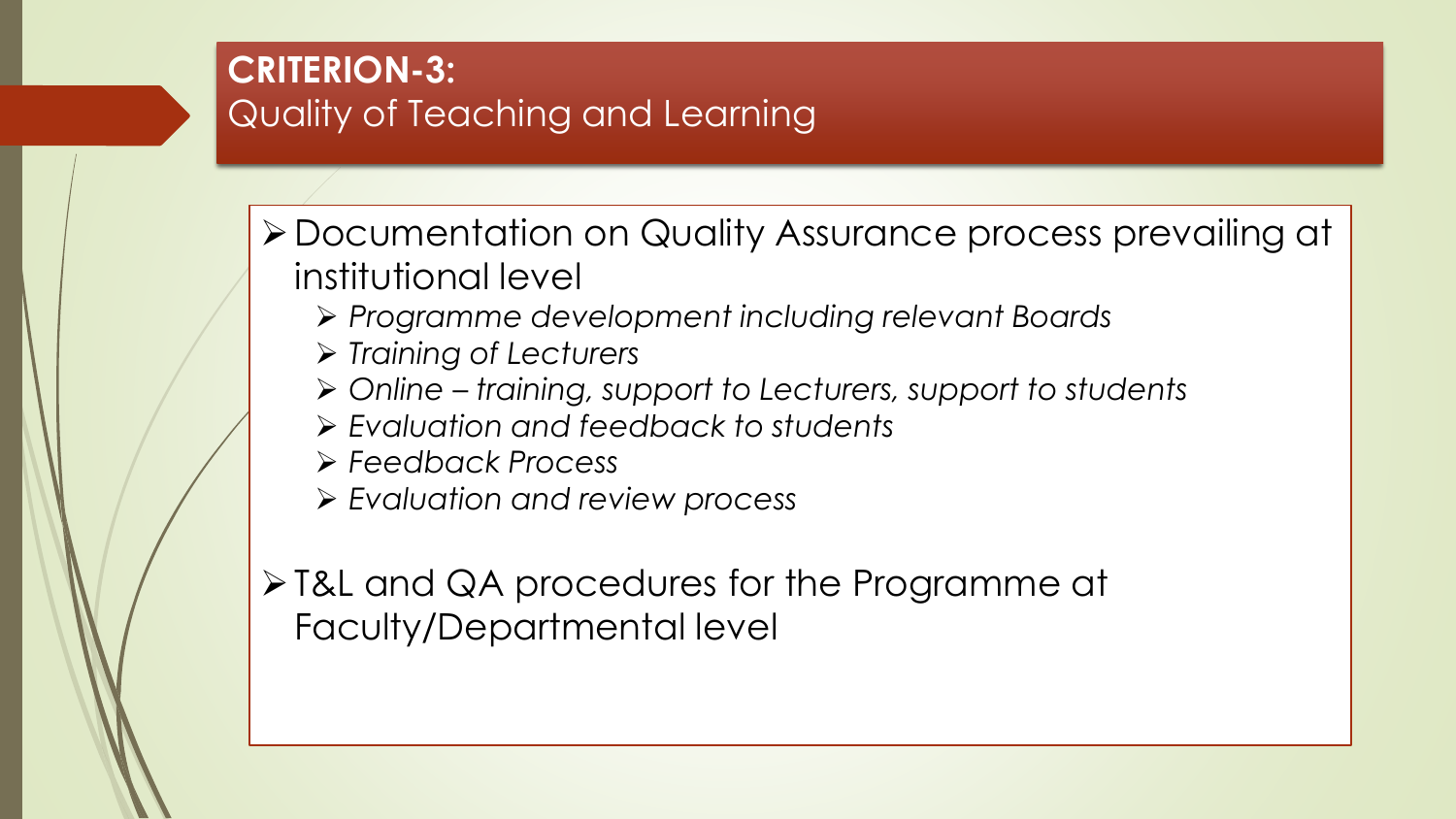#### **CRITERION-4:**  Resourcing and Sustainability

### **How is the programme supported?**

- Laboratory resources basic teaching and research labs
- Health & Safety aspects in labs
- Working conditions for the students
- Regular financial investments
- Staffing and appropriate qualifications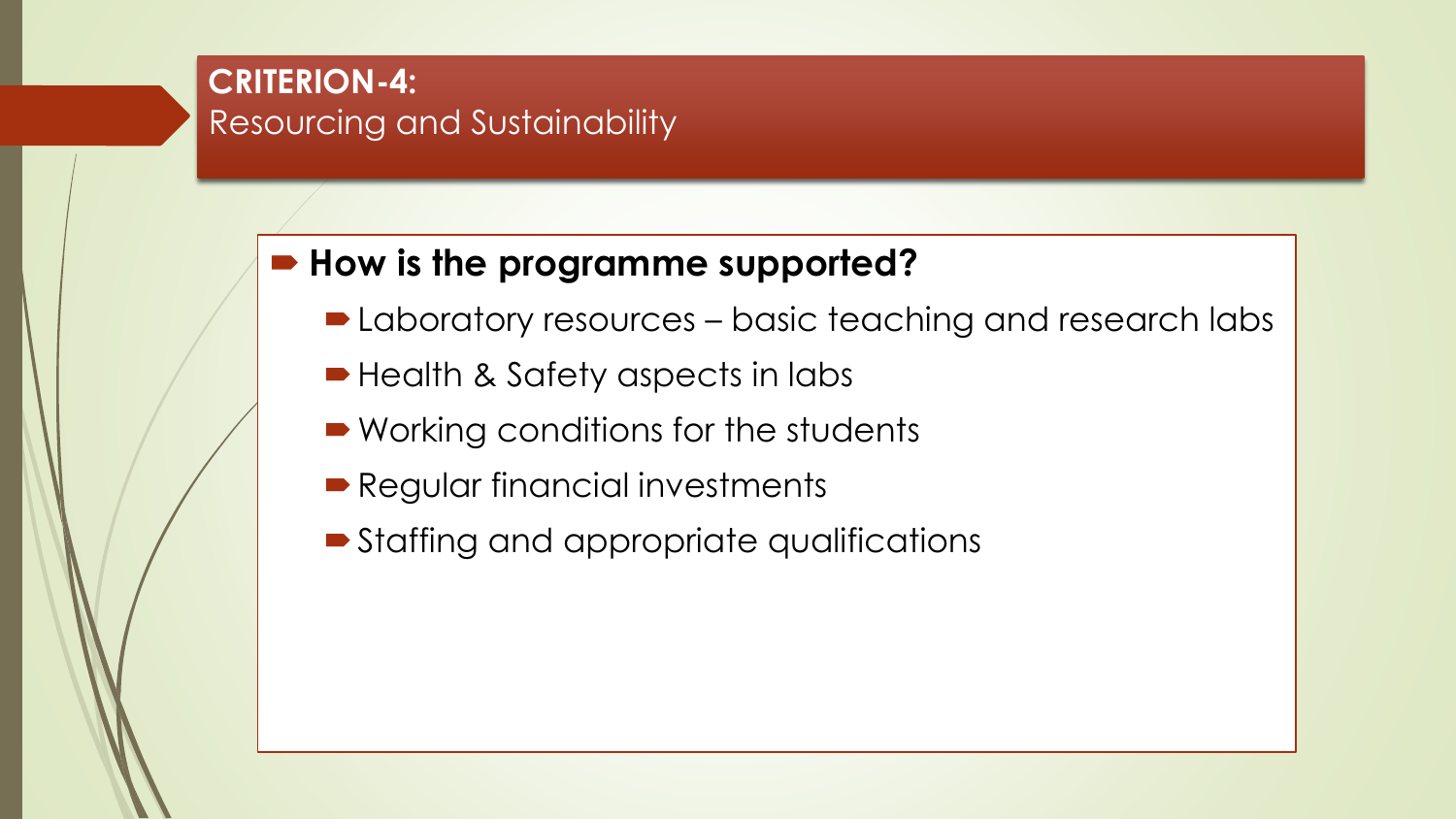## **REPORT TEMPLATE**

### **Template of Report: EAB-A012-P – 20200914 - SECTION 6**

- $\blacksquare$  To document existing programme and elaborate on the changes made in line with accreditation requirements
- At a later stage to document the changes if any in the syllabus over the period of 4 years
- $\blacksquare$  To also document possible changes in the future

#### **TABLES as per EAB – A13** (A requirement)